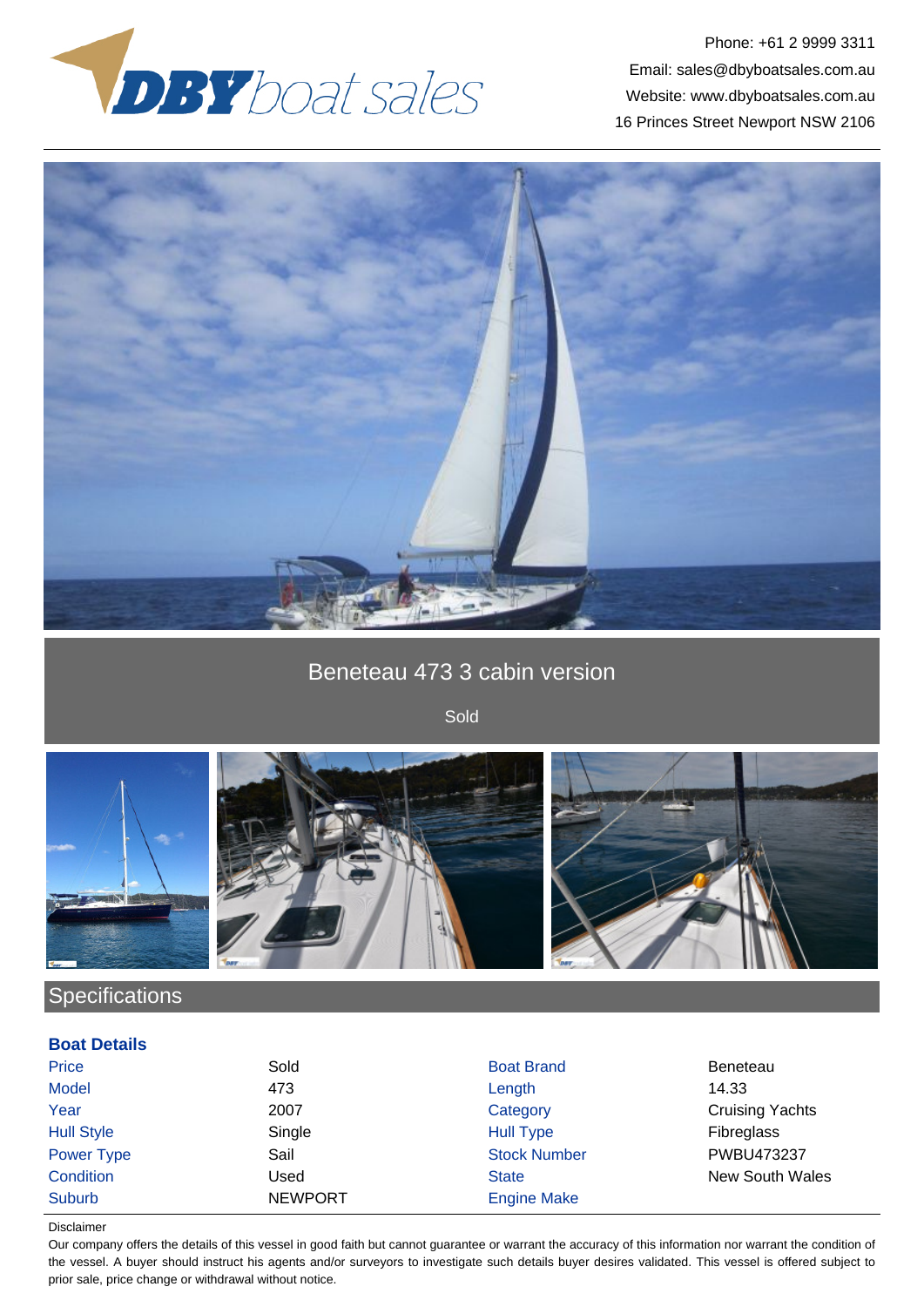

Phone: +61 2 9999 3311 Email: sales@dbyboatsales.com.au Website: www.dbyboatsales.com.au 16 Princes Street Newport NSW 2106

### **Description**

2007 Beneteau 473Meltimiis proudly offered for sale, exclusively with DBY Sales.

This design I had the enjoyment of owning myself, having bought a new 3 cabin version in France, and sailing with my family to Australia.

I have always said this was the best design I have ever owned. She gave us 2 years of fun and reliability. At the end of our journey our resale was equally impressive as she ended up after 20000 nm as new. So tough and reliable is this design.

This is the reason the 473 was active as a design for so long.

Her super wide and powerful transom complemented beam carried well forward and clipper bow keeps her very stable and dry, both upwind and down.

The form stability that the 473 boasts enables a lighter weight for her size and delivers speed as well as comfort.

Meltimiis one of the last produced being a 2007 with fibreglass decks.

She is the 3-cabin owner version with stateroom and private bathroom forward and twin aft doubles.

Her main saloon is huge and can seat eight. It also can be converted for more accommodation.

To starboard is a well-appointed L shaped galley with microwave, gas stove and oven. She has a good volume fridge freezer.

The sit down nav table to port is also a good size, and has a console of instruments to work with.

The 473 transom is a standout. Accessed by walking through the huge cockpit and twin steering wheels, the aft transom is a good-sized swimming platform giving great access to the water and finishing with the handy hot and cold shower.

The cockpit is an entertainer's paradise. Very generous with plenty of seating and table space.

She features all electric main winches, modest 2.1 metre draft with bulb keel.

| <b>Features</b>              |            |
|------------------------------|------------|
| Water (Potable) Capacity (I) | 840        |
| <b>Hull Type</b>             | Mono       |
| <b>Country Origin</b>        | <b>USA</b> |
| Length (feet)                | 47         |
| Length (m)                   | 14.3       |
| Length Waterline (m)         | 13.36      |

Disclaimer

Our company offers the details of this vessel in good faith but cannot guarantee or warrant the accuracy of this information nor warrant the condition of the vessel. A buyer should instruct his agents and/or surveyors to investigate such details buyer desires validated. This vessel is offered subject to prior sale, price change or withdrawal without notice.